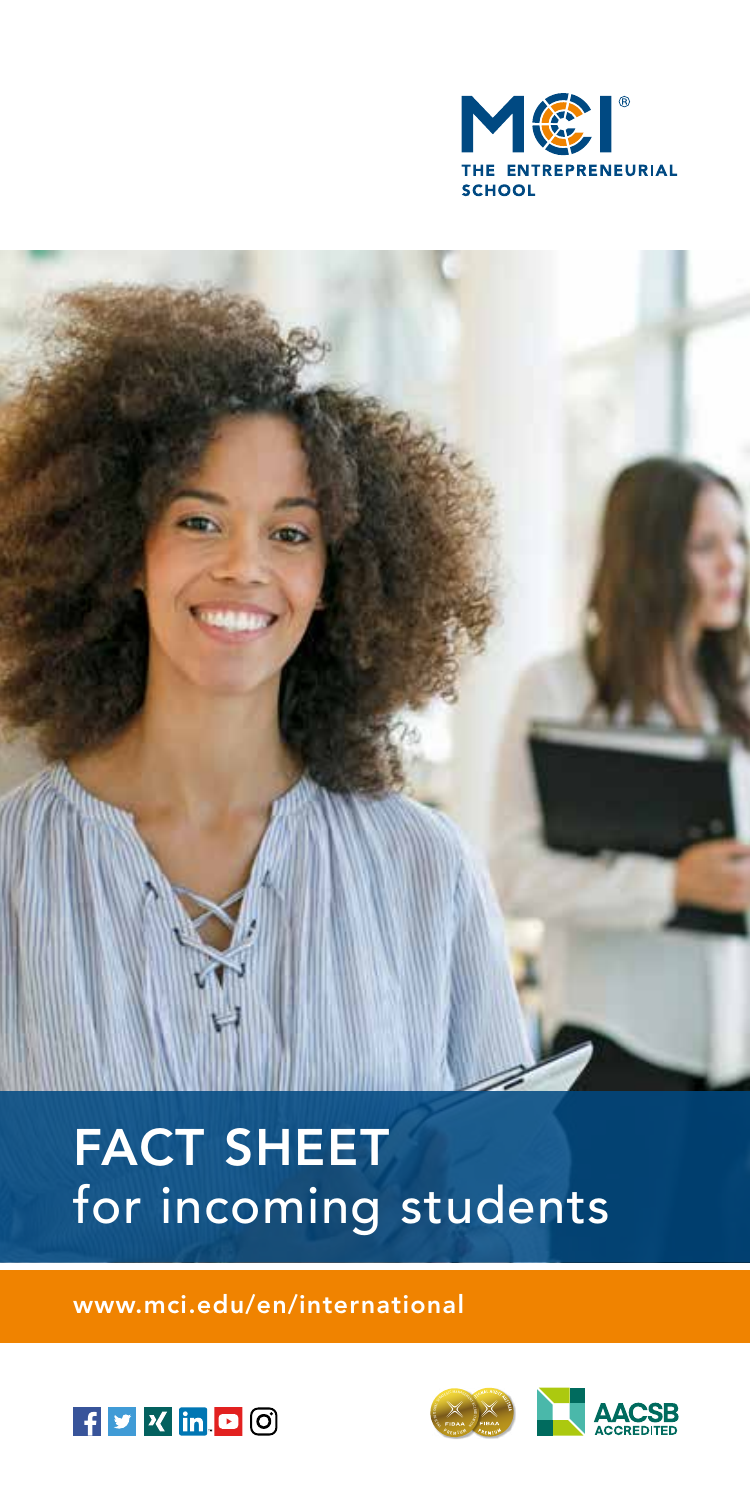

#### INSTITUTIONAL INFORMATION

Erasmus Code: A INNSBRU08

Address: MCI Management Center Innsbruck Universitaetsstrasse 15 6020 Innsbruck Austria / Europe

Contact for incoming students: incoming@mci.edu



www.mci.edu/en/international



www.facebook.com/MCIInternationalRelationsOffice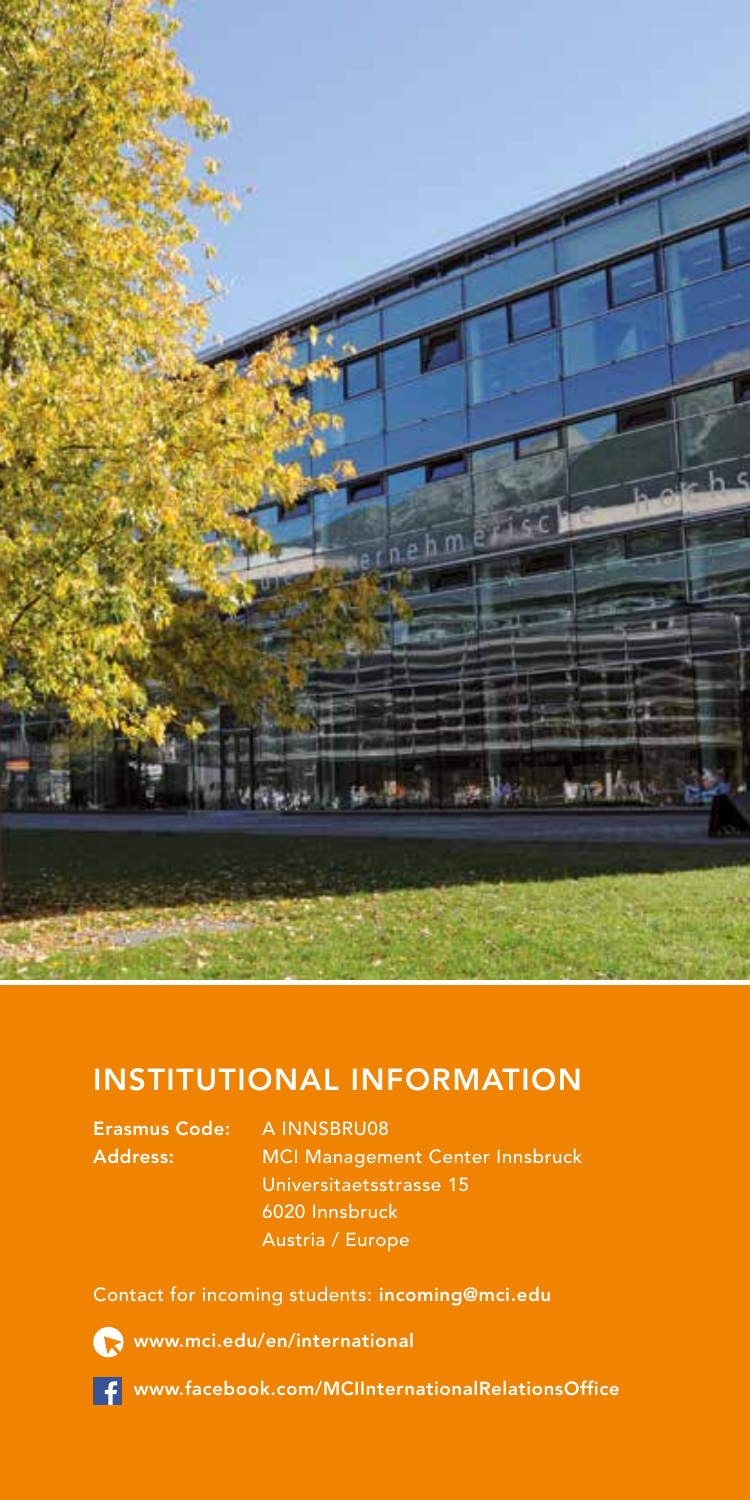

#### WHY STUDY IN INNSBRUCK?

The Olympic city of Innsbruck prides itself on a rich tradition of learning and academic excellence upholding a vibrant student atmosphere and sophisticated amenities.

### COURSES OFFERED FOR INCOMING STUDENTS

MCI offers an education that equips students for future success and inspires them to make a difference.

#### Courses for exchange students:

Students may choose courses up to 30 ECTS per semester from one degree program plus our International Program (optional). MCI degree programs range from business, social sciences to engineering. www.mci.edu/courses-in-english

Language of instruction: English and German

#### Language course:

MCI offers language courses for exchange students (approx. course fee EUR 100).

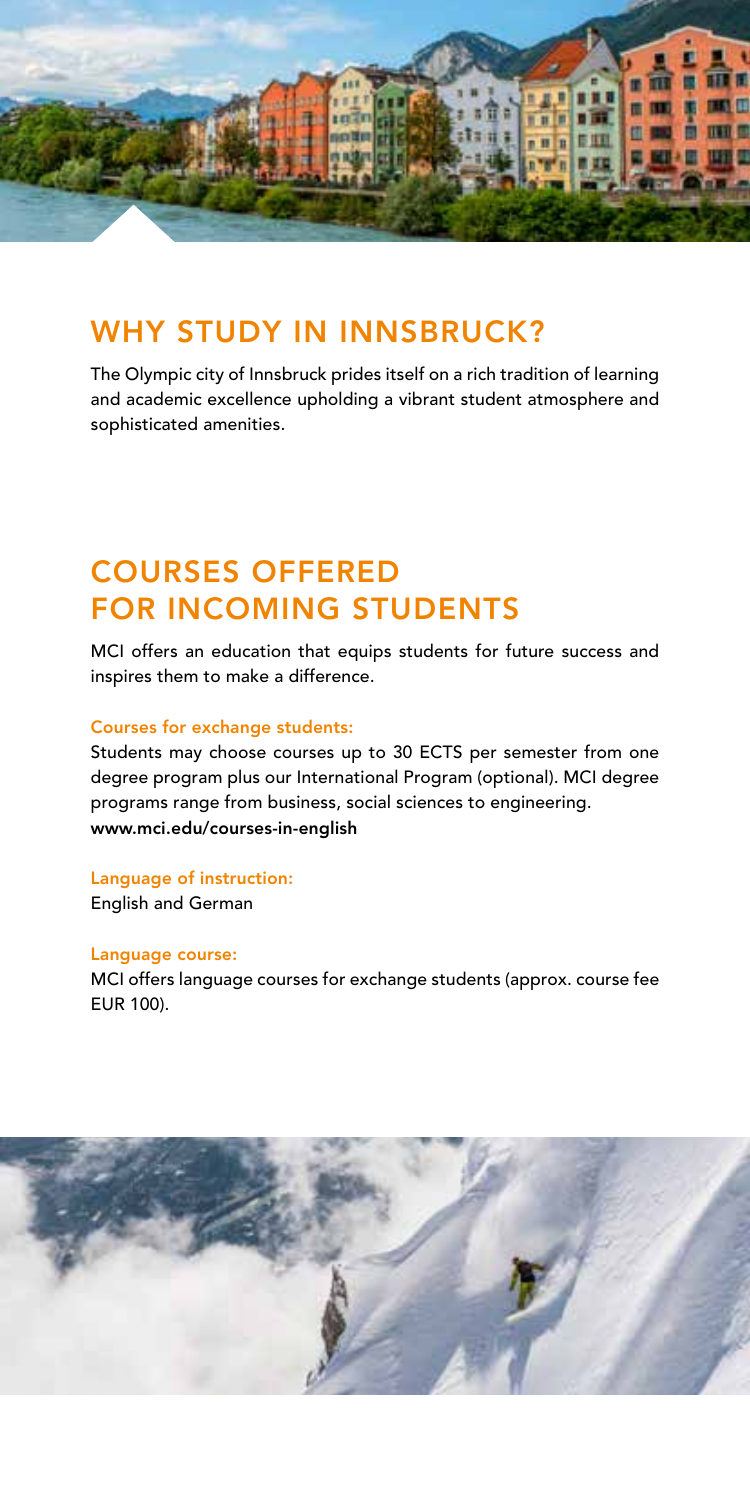

### ACADEMIC CALENDAR

|                               | Fall semester                                         | Spring semester |
|-------------------------------|-------------------------------------------------------|-----------------|
| Application Deadline   May 15 |                                                       | November 15     |
|                               | Start of the Semester   September or October*   March |                 |
| <b>End of the Semester</b>    | December or February*   June                          |                 |

The semester dates include the orientation program, classes, and exams (first attempt).

\* for further details please check our website: www.mci.edu/exchange-incoming

# APPLICATION INFORMATION

#### Incoming students:

Once nominated by your home university, we will send you details on how to apply online. Furthermore, you may need to complete an English language proficiency test, when you apply.

- Transcript of records of current studies
- Photo
- Signed learning agreement
- Language proficiency test result or online test provided by MCI\*
- \* for detailed information on language requirements please see our website: www.mci.edu/exchange-incoming

#### BUDDY

Each exchange student will be assigned a buddy who will help you prepare for your trip to Innsbruck as well as with administrative issues on arrival in Innsbruck.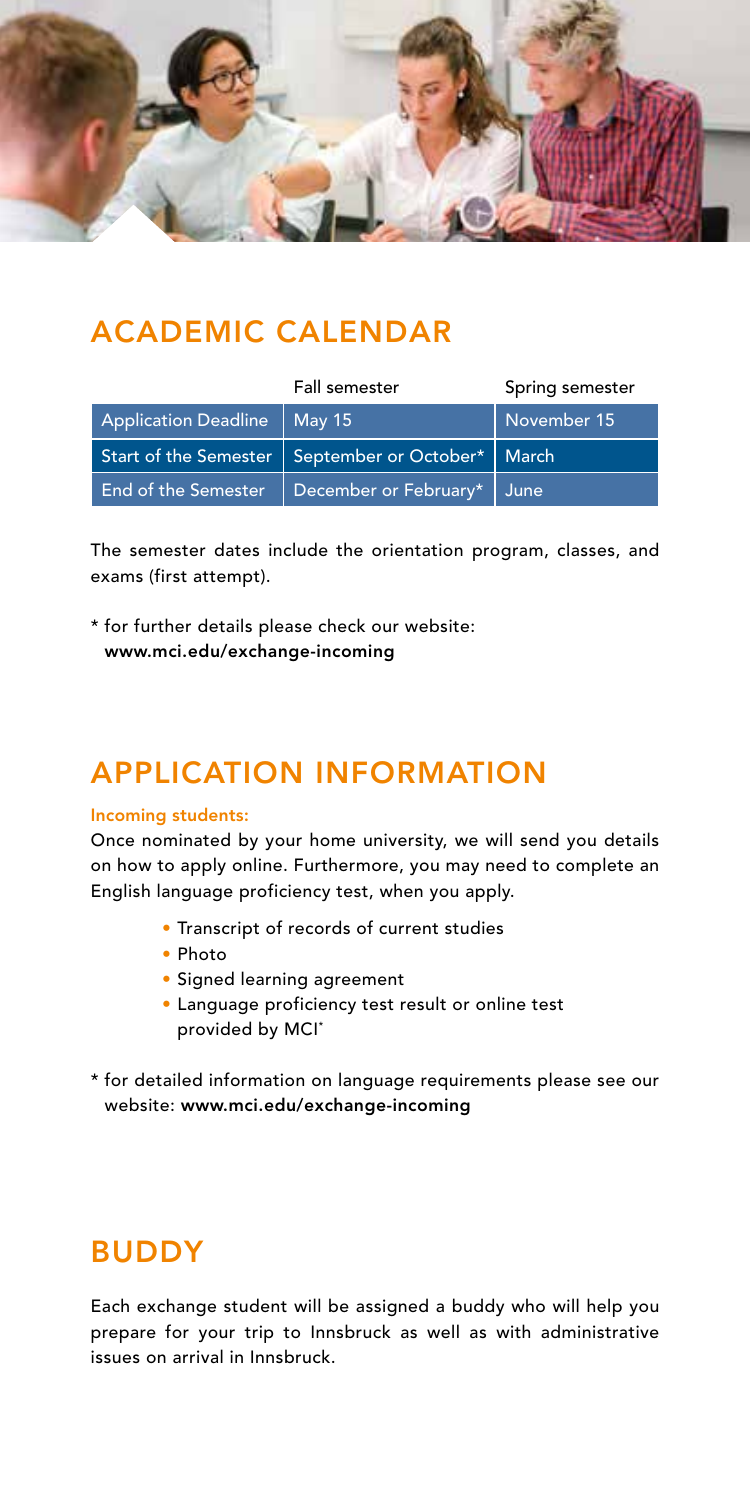

#### ACCOMMODATION

- OeAD: Most exchange students book a room in a student
- dorm via the OeAD. For more information please check out OeAD's website: housing.oead.at/en
- Private housing: Finding private housing in Innsbruck may be challenging and requires considerable time and effort to find a flat share or a studio.

We recommend students to book their accommodation as soon as they are nominated (procedures can take a while and student dorms fill up very fast)! For more information on housing, please see www.mci.edu/en/accommodation

#### INSURANCE

For registration as a student at an Austrian university and/or for application for a student visa/residence permit, all students, by law must hold sufficient health coverage for their entire stay in Austria.

For EU students: You are normally sufficiently covered by the European Health Insurance Card (EHIC).

For non-EU students: There are various options of insurance coverage for students from non-EU countries and for those coming from outside Europe. Students may purchase GKK student insurance (the main public health insurance carrier in Austria) or take out private health insurance.

More information can be found on the homepage of the Austrian Exchange Service (OeAD): https://oead.at/fileadmin/Dokumente/ oead.at/KIM/Nach\_Oesterreich/Einreise\_und\_Aufenthalt/Datenbank\_Einreise\_Aufenthalt/Infoblaetter/Englisch/Allgemeine\_ Info\_-\_Krankenversicherung\_en.pdf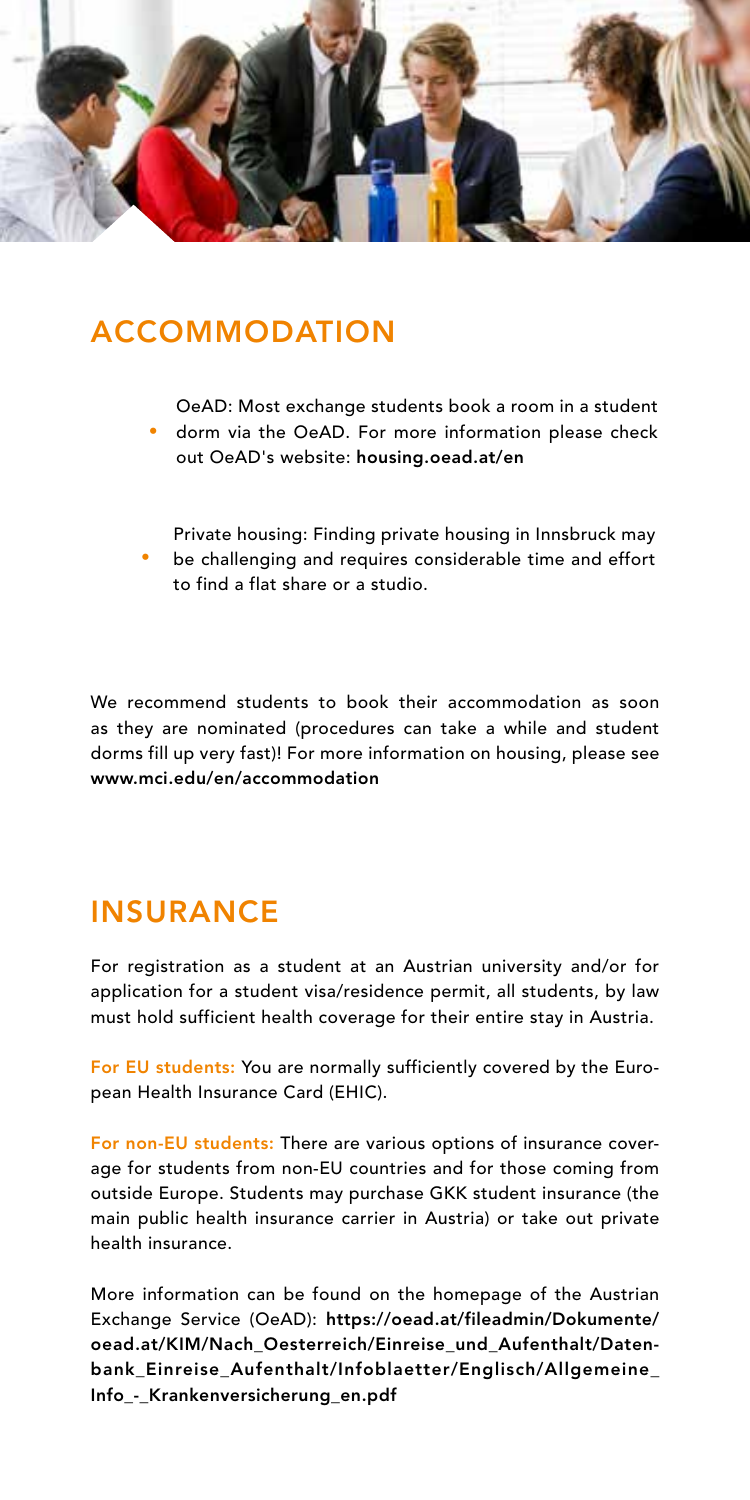

#### VISA REQUIREMENTS

All non-European students who will be studying in Austria must apply for a student visa/residence permit. Depending on your nationality you have to apply for your visa/residence permit either in your home country or right after your arrival in Austria:



For detailed information and guidelines for your country of origin please visit the homepage of OeAD (https://oead.at/en/to-austria/ entry-and-residence/) or consult with the respective Austrian embassy/consulate for your country.

### APPROXIMATE EXPENSES

In total, the average monthly cost of living for students is EUR 1,100, which may vary depending on students' lifestyle.

### TRANSCRIPT OF RECORDS

The Transcript of Records will be sent in a PDF format directly to the International Office of your home institution. An original transcript will be sent via post upon specific request only.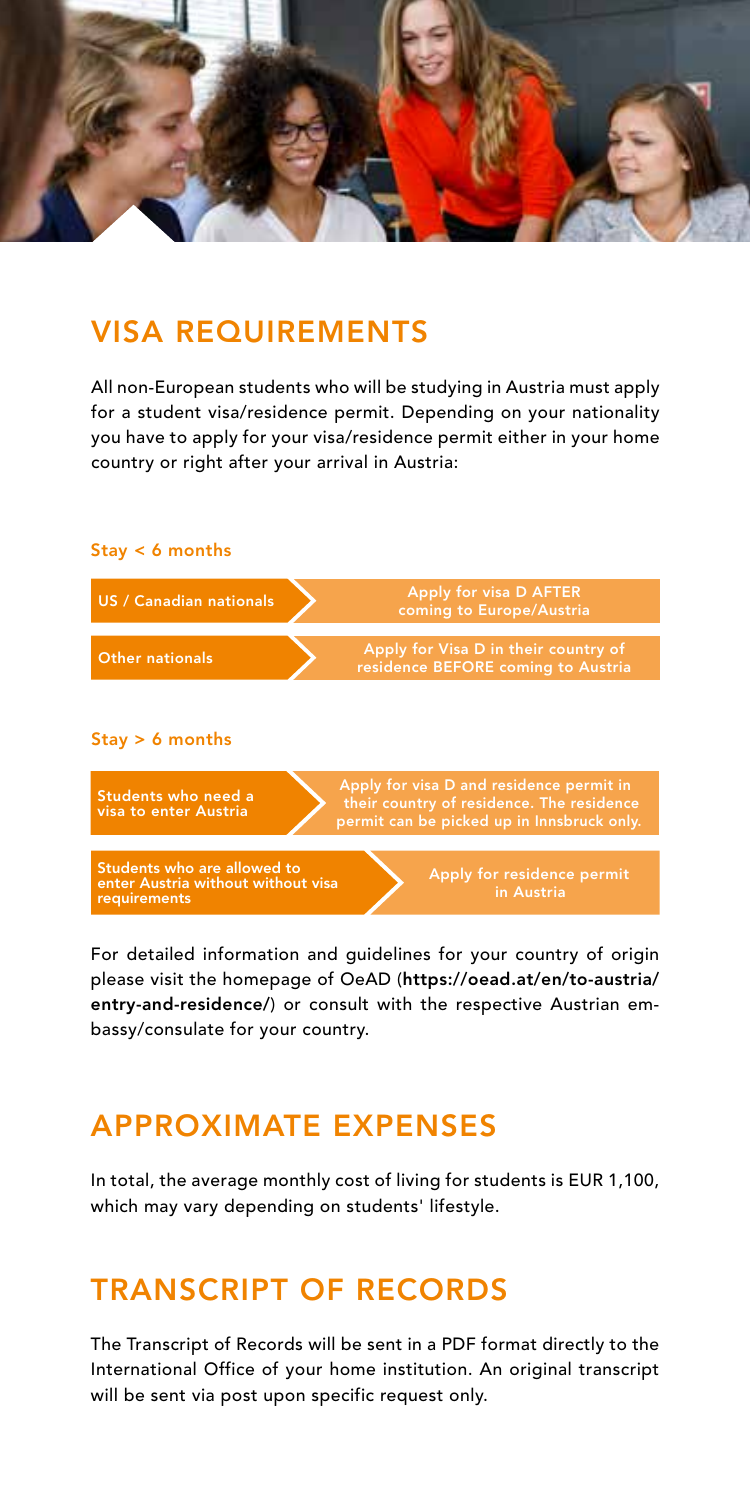

#### GRADING SYSTEM

Grades range from 1 to 5; where 5 is the failing grade:

- Percentage Grade
- 100 90% 1 (very good)
- 89 80% 2 (good)
- 79 70% 3 (satisfactory)
- 69 60% 4 (sufficient)
- 59 0% 5 (fail)

### MISCELLANEOUS

More information for exchange students can be found here: www.mci.edu/en/international

# ARRIVAL TO INNSBRUCK

#### By plane:

The three big international airports near Innsbruck are:

- Frankfurt airport: there are several flights per day from Frankfurt to Innsbruck.
- Vienna airport: you may either travel to Innsbruck by plane (several flights per day) or train (operate every hour, www.oebb.at)
- Munich airport: by train (several trains per day, www. bahn.de); by bus (Fernbus (http://meinfernbus.de/), Flixbus (https://www.flixbus.at/) or airport shuttle (e.g. Four Seasons Travel).

Flying to Innsbruck is the fastest way to get here, but it might also be the most expensive. Innsbruck airport is very close to the city center. Bus F brings you directly to the city center in approx. 10-15 mins.

#### By train:

Innsbruck is easily accessible by train. The main station is about 10 mins. from the city center. For more information visit the website of the Austrian Railways company ÖBB (www.oebb.at).